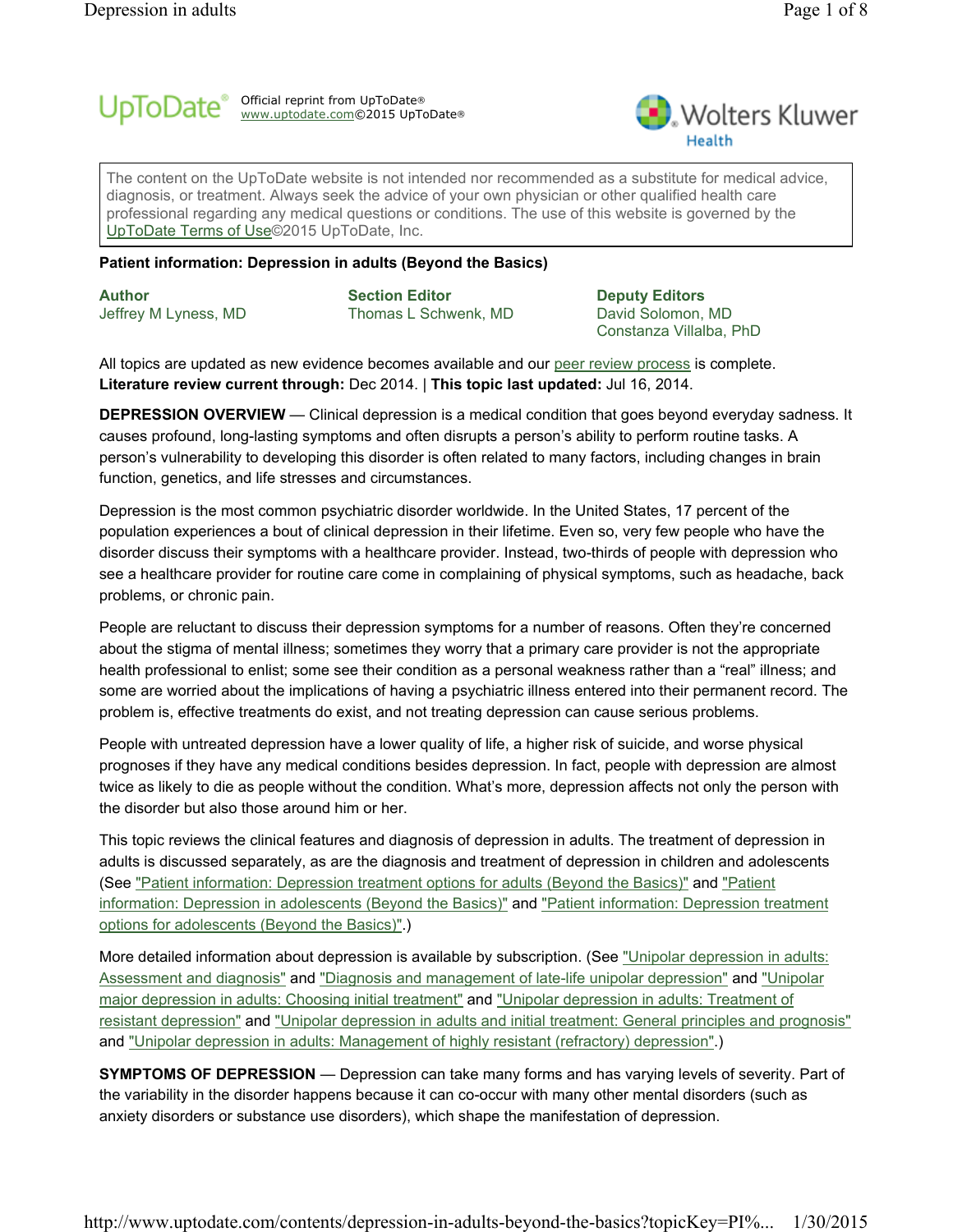To explore whether you might meet the criteria for depression and how severe it is, see the questionnaire (calculator 1) (table 1).

**Diagnostic criteria** — When people talk about depression, they're usually referring to what healthcare providers call unipolar major depression (or major depressive disorder). To be diagnosed with unipolar major depression, a person must have five or more of the following symptoms present most of the day nearly every day for at least two consecutive weeks. For the diagnosis, at least one symptom must be either depressed mood or loss of interest or pleasure.

- Depressed mood People with depression tend to feel sad, hopeless, discouraged, "blue," or "down in the dumps." Sometimes they do not realize they are down and instead say they feel anxious, "blah," or have no feelings. Plus, some people with depression feel annoyed, frustrated, irritable, angry, or hostile.
- **Loss of interest or pleasure in most or all activities** People with depression lose interest in or no longer feel pleasure doing the things they used to enjoy. The medical term for this is anhedonia. Hobbies and activities lose their appeal, and depressed people say "they don't care anymore." They may withdraw from or lose interest in friends, and they may even lose interest in sex.
- Change in appetite or weight Appetite and weight can either decrease or increase as part of depression. Some people have to force themselves to eat, while others eat more and sometimes crave specific foods (such as junk food and carbohydrates).
- Insomnia or hypersomnia (sleeping too little or too much) Depression often disrupts sleep patterns, leading people to either sleep too much or be unable to fall asleep or stay asleep. Even when they do sleep, people with depression often say that they do not feel rested and have a hard time getting out of bed in the morning.
- **Psychomotor agitation or retardation (restlessness or sluggishness)** People with depression can feel agitated and restless, or have the opposite effect and feel slowed down. Agitation can manifest as hand-wringing, pacing, and fidgeting, while retardation can manifest as a slowing of body movements, thinking, or speech.
- **Fatigue or loss of energy** People with depression often feel exhausted and listless. They sometimes need to rest during the day or even feel as though their arms and legs are weighted down. Plus, they have trouble starting or completing tasks.
- **Feelings of worthlessness or excessive guilt** People with depression can feel inadequate, inferior, worthless, or like a failure. They often carry tremendous guilt about this. Often this leads them to misinterpret neutral events or minor setbacks as evidence of personal failings.
- Poor concentration Some people with depression have trouble thinking clearly, concentrating, or making decisions. They can also be easily distracted or complain of memory problems.
- **Recurrent thoughts of death or suicide** People who are depressed can experience recurrent thoughts of death or suicide, and may attempt suicide. Thoughts of death or suicide, termed "suicidal ideation," can be passive, meaning the person thinks simply that life is not worth living, but they can also be active, meaning the person actively wants to die or commit suicide. People with active suicidal ideation are severely ill.

Some people have specific plans for suicide or have started making preparations. Preparations can take the form of selecting a time and place for suicide or buying a stockpile of lethal medications or a gun. Some have even made unsuccessful attempts at suicide.

Suicidality gets worse when people feel hopeless and see suicide is their only escape from intense and endless emotional pain.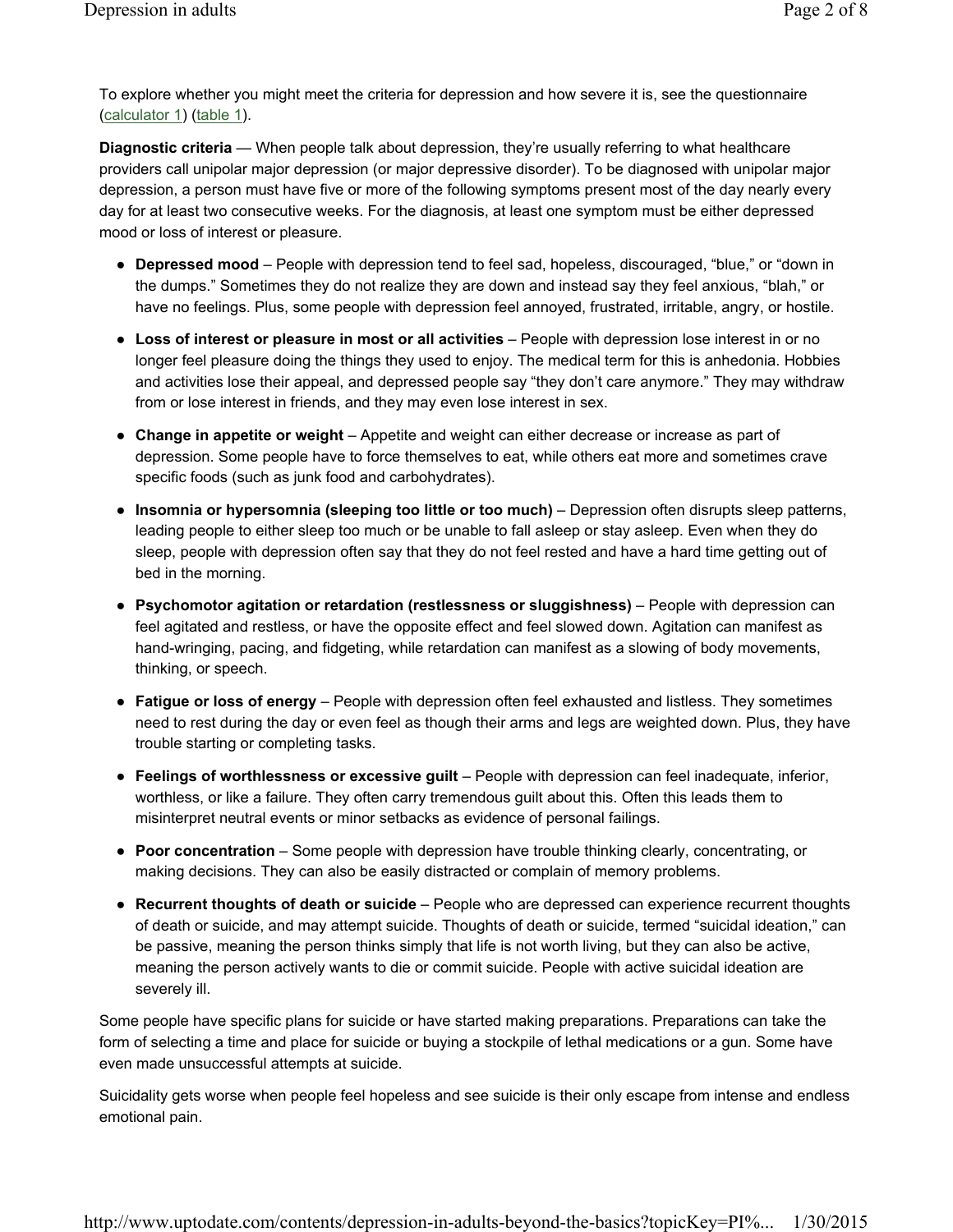Some people with depression hurt themselves, for example by superficially cutting or burning their skin. They say they do it to relieve pain and that they expected the injury to be minor, but this behavior (nonsuicidal selfinjury) indicates the person is severely depressed.

**Subtypes of depression** — Aside from unipolar major depression, whose diagnostic criteria are discussed above, there are other subtypes of depression, which are characterized by their most prevalent symptoms (see 'Diagnostic criteria' above). For example, there is a subtype of depression called anxious depression, whose most prevalent symptoms include worrying, pacing, and other manifestations of anxiety. There are also forms of depression that are situation-specific. For example, women sometimes develop depression just before or just after giving birth, called "peripartum onset," or cyclically, just before menstruating, called "premenstrual dysphoric disorder" (see "Patient information: Premenstrual syndrome (PMS) and premenstrual dysphoric disorder (PMDD) (Beyond the Basics)"). There is also a form of depression that happens during certain times of the year, seasonal affective disorder.

**COMORBIDITY** — When a person has two or more medical conditions, the conditions occurring together are called comorbidities. Depression can occur on its own, but it usually occurs along with other psychiatric or medical disorders. In fact, having a psychiatric or medical disorder increases the risk of developing depression.

**Psychiatric** — Among the psychiatric conditions that can co-occur with depression are anxiety disorders, posttraumatic stress disorder, obsessive-compulsive disorder, attention deficit hyperactivity disorder, substance (alcohol and drug) use disorders, and others. It is also possible to have depression along with a personality disorder, such as avoidant or borderline personality disorder.

**Medical** — Depression can co-occur with general medical problems, such as diabetes, heart disease, cancer, and many others. The relationship between depression and medical comorbidities is complicated. Depression can worsen in the face of medical problems and, at the same time, cause the medical conditions themselves to worsen. In part that's because depression makes it hard for a person to manage his or her medical conditions.

**DIAGNOSIS** — If your healthcare provider suspects you could have clinical depression, he or she will ask about your symptoms and state of mind. The most important information will come from your description of your illness.

During the exam, the healthcare provider will:

- Note and observe which symptoms of depression you have
- Determine when your symptoms began and whether they have happened before (and, if so, how they progressed)
- Figure out how your symptoms are affecting your everyday life and relationships
- Ask about factors that could be making your symptoms better or worse (such as stressful life events or a loss)
- Ask whether any of your family members have a history of depression, suicide, bipolar disorder, or other forms of mental illness
- Address any other psychiatric or general medical conditions you may have (such as an anxiety or substance use disorder, or heart disease), and explore whether any of the medications you take could be contributing to your symptoms
- Check whether you have ever had symptoms of what healthcare providers call mania, which is when you feel happy, charged, impulsive, frenetic and grandiose (these could be a sign of another psychiatric condition called bipolar disorder). (See "Patient information: Bipolar disorder (manic depression) (Beyond the Basics)".)

**Suicide risk** — As part of your evaluation, your healthcare provider will need to determine whether you are at risk of suicide. He or she will ask if you have thoughts of death or suicide and, if so, whether those thoughts include any specific plans or actions.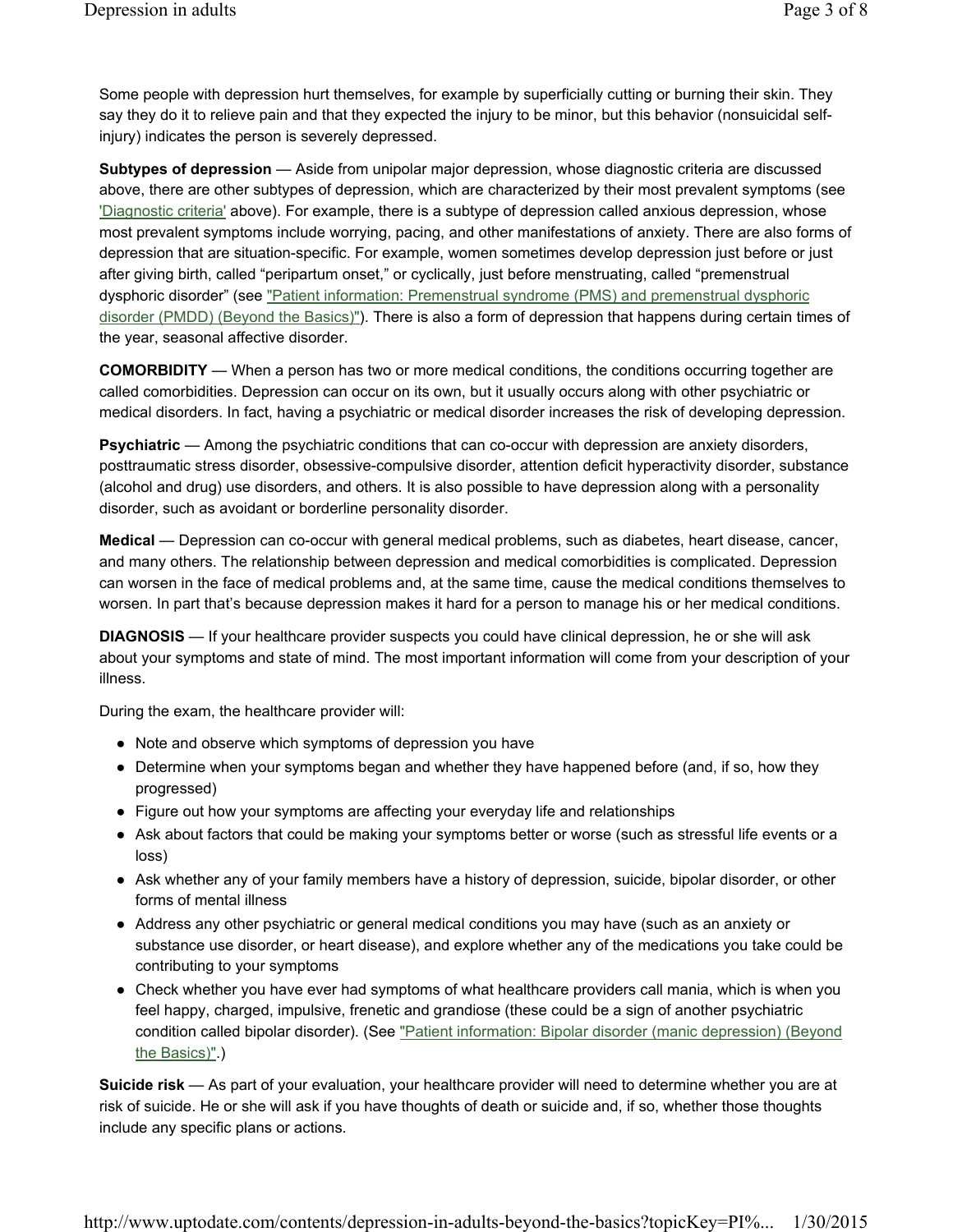Depending on your level of risk, your healthcare provider may decide to simply follow your progress or—if the risk of suicide is high—refer you to a mental health expert or the local hospital's emergency department.

**Physical examination** — If your symptoms are new or have no apparent precipitant, it's possible that your healthcare provider will also want to examine you. Some medical conditions can cause symptoms of depression. Accordingly, it's possible you'll need lab tests or other types of tests to check for hormonal imbalances or other possible medical conditions that can cause depressive symptoms.

**RISK FACTORS FOR DEPRESSION** — Depression occurs more often in people with certain risk factors or characteristics. These include:

- A personal or family history of depression
- Neuroticism (tendency to worry about things in ways that are not healthy or reasonable)
- Low self-esteem
- An anxiety disorder that began early in life
- Substance misuse (such as problem drinking or full on drug addiction)
- Conduct disorder (a behavioral disorder seen in children or adolescents characterized by aggressive, destructive or deceitful behavior and disregard for rules)
- Trauma during childhood or adulthood
- Stressful life events in past year
- Parental loss
- Low parental warmth
- History of divorce or marital problems
- Low social support
- Low education

**BIOLOGICAL BASIS OF DEPRESSION** — The brains of people with clinical depression show marked differences from those of people without depression in neurotransmitter function, in the number and size of certain types of brain cells, and in the size of certain brain structures. It is not clear, however, whether these differences induce depression or whether being depressed causes these changes to occur.

**TREATMENT** — If you are diagnosed with depression, your healthcare provider will tell you what type of depression you have, and what treatments might work for you. Often treatment involves a combination of psychotherapy and antidepressant medications. Treatment of depression is discussed separately. (See "Patient information: Depression treatment options for adults (Beyond the Basics)".)

**WHERE TO GET MORE INFORMATION** — Your healthcare provider is the best source of information for questions and concerns related to your medical problem.

This article will be updated as needed on our web site (www.uptodate.com/patients). Related topics for patients, as well as selected articles written for healthcare professionals, are also available. Some of the most relevant are listed below.

**Patient level information** — UpToDate offers two types of patient education materials.

**The Basics** — The Basics patient education pieces answer the four or five key questions a patient might have about a given condition. These articles are best for patients who want a general overview and who prefer short, easy-to-read materials.

Patient information: Depression (The Basics) Patient information: Premenstrual syndrome (PMS) and premenstrual dysphoric disorder (PMDD) (The Basics) Patient information: Medicines for depression (The Basics) Patient information: Electroconvulsive therapy (ECT) (The Basics)

http://www.uptodate.com/contents/depression-in-adults-beyond-the-basics?topicKey=PI%... 1/30/2015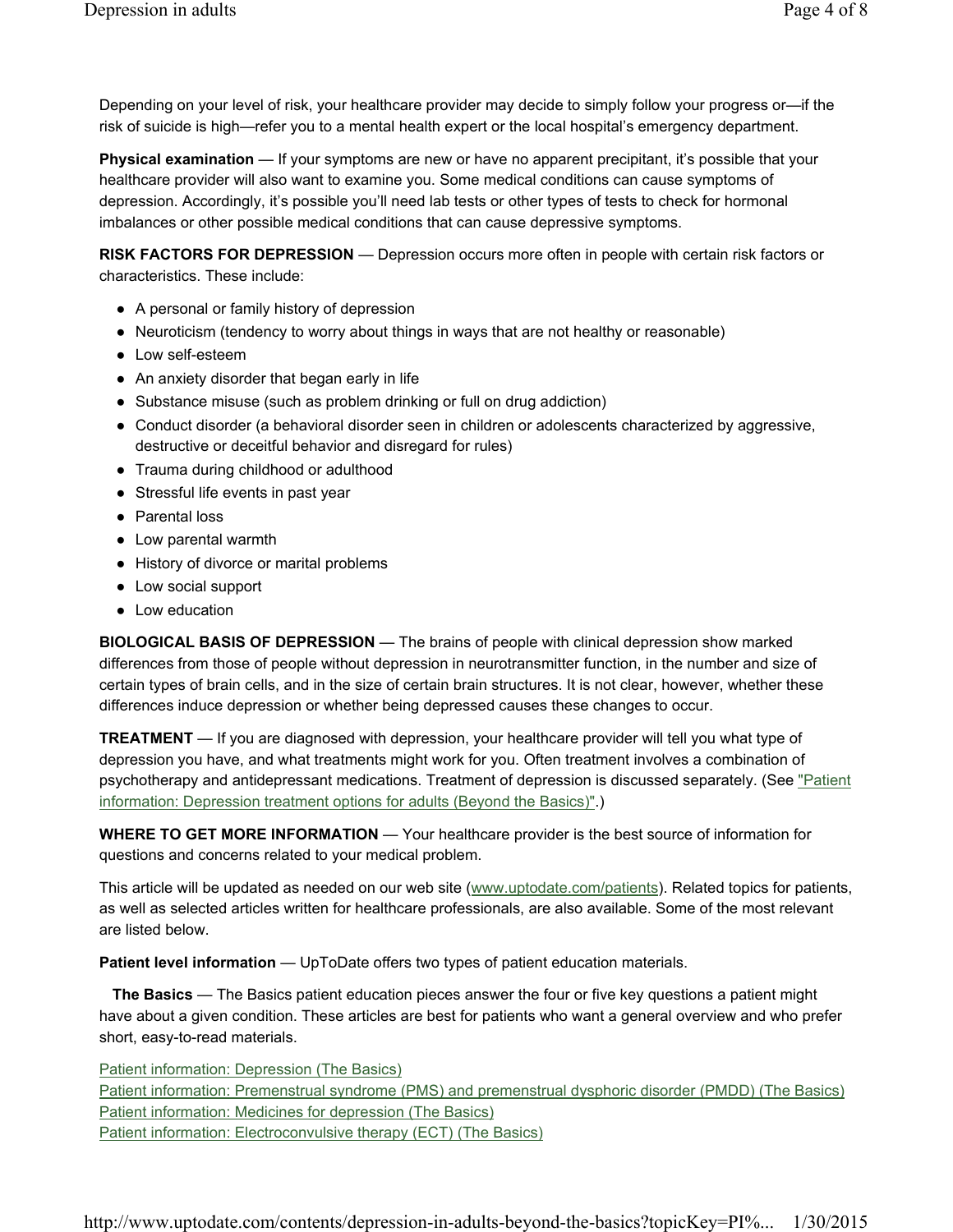Patient information: Post-traumatic stress disorder (The Basics) Patient information: Postpartum depression (The Basics) Patient information: Seasonal affective disorder (The Basics) Patient information: When you have depression and another health problem (The Basics) Patient information: Serotonin syndrome (The Basics)

**Beyond the Basics** — Beyond the Basics patient education pieces are longer, more sophisticated, and more detailed. These articles are best for patients who want in-depth information and are comfortable with some medical jargon.

Patient information: Depression treatment options for adults (Beyond the Basics) Patient information: Depression in adolescents (Beyond the Basics) Patient information: Depression treatment options for adolescents (Beyond the Basics) Patient information: Bipolar disorder (manic depression) (Beyond the Basics)

**Professional level information** — Professional level articles are designed to keep doctors and other health professionals up-to-date on the latest medical findings. These articles are thorough, long, and complex, and they contain multiple references to the research on which they are based. Professional level articles are best for people who are comfortable with a lot of medical terminology and who want to read the same materials their doctors are reading.

The following organizations also provide reliable health information.

● National Library of Medicine

(www.nlm.nih.gov/medlineplus/healthtopics.html)

● National Institute of Mental Health

(www.nimh.nih.gov)

● American Psychiatric Association

(www.psych.org)

● American Psychological Association

(www.apa.org)

● American Academy of Child and Adolescent Psychiatry

(www.aacap.org)

● Depression and Bipolar Support Alliance (DBSA)

(www.DBSAlliance.org)

● Mental Health America

(http://www.mentalhealthamerica.net)

● National Alliance for the Mentally Ill

(www.nami.org)

[1-4]

Use of UpToDate is subject to the Subscription and License Agreement.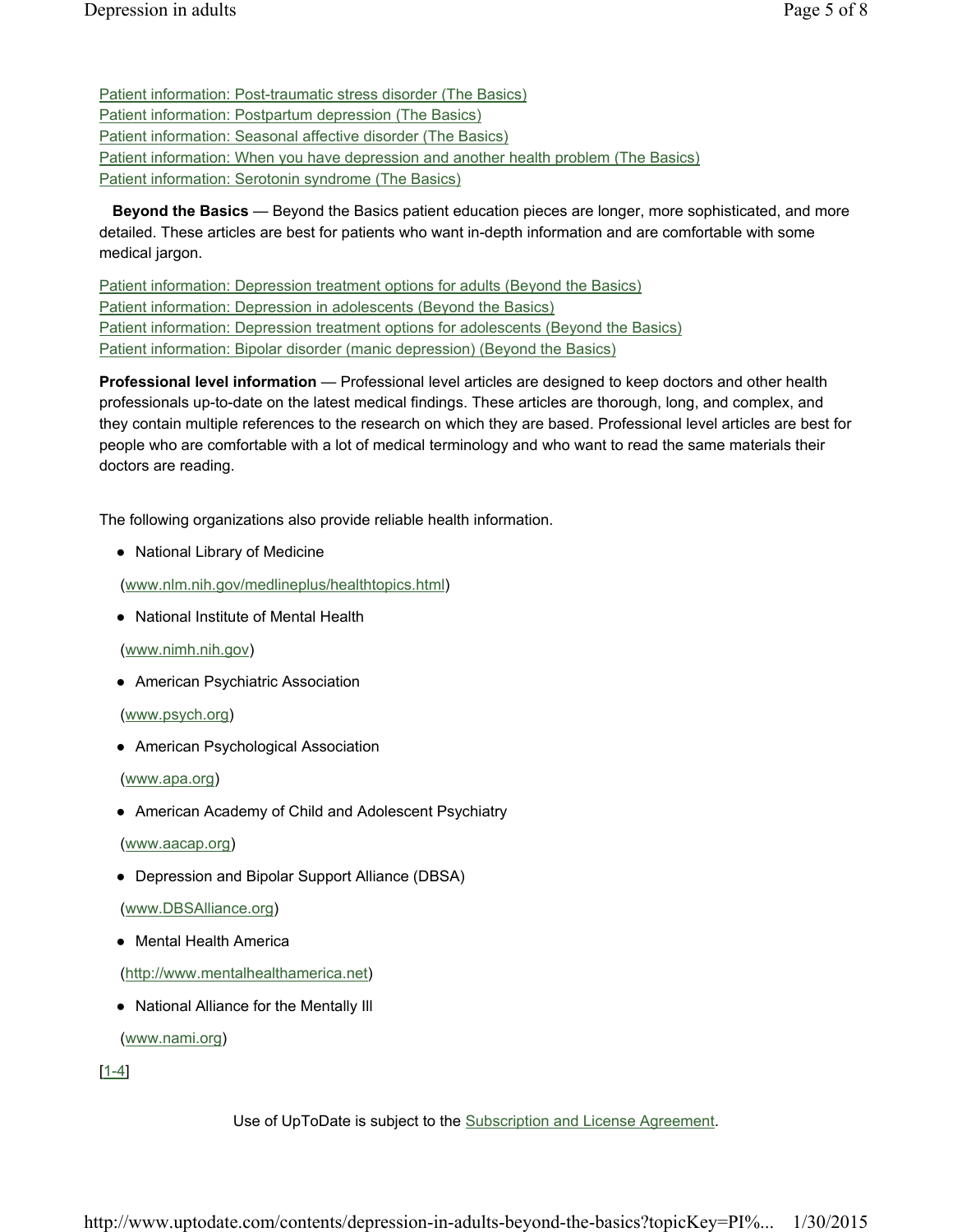### **REFERENCES**

- 1. American Psychiatric Association. Diagnostic and Statistical Manual of Mental Disorders, Fifth Edition (DSM-5), American Psychiatric Association, Arlington, VA 2013.
- 2. Thase ME. The multifactorial presentation of depression in acute care. J Clin Psychiatry 2013; 74 Suppl 2:3.
- 3. Harald B, Gordon P. Meta-review of depressive subtyping models. J Affect Disord 2012; 139:126.
- 4. Kessler RC, Chiu WT, Demler O, et al. Prevalence, severity, and comorbidity of 12-month DSM-IV disorders in the National Comorbidity Survey Replication. Arch Gen Psychiatry 2005; 62:617.

Topic 4868 Version 15.0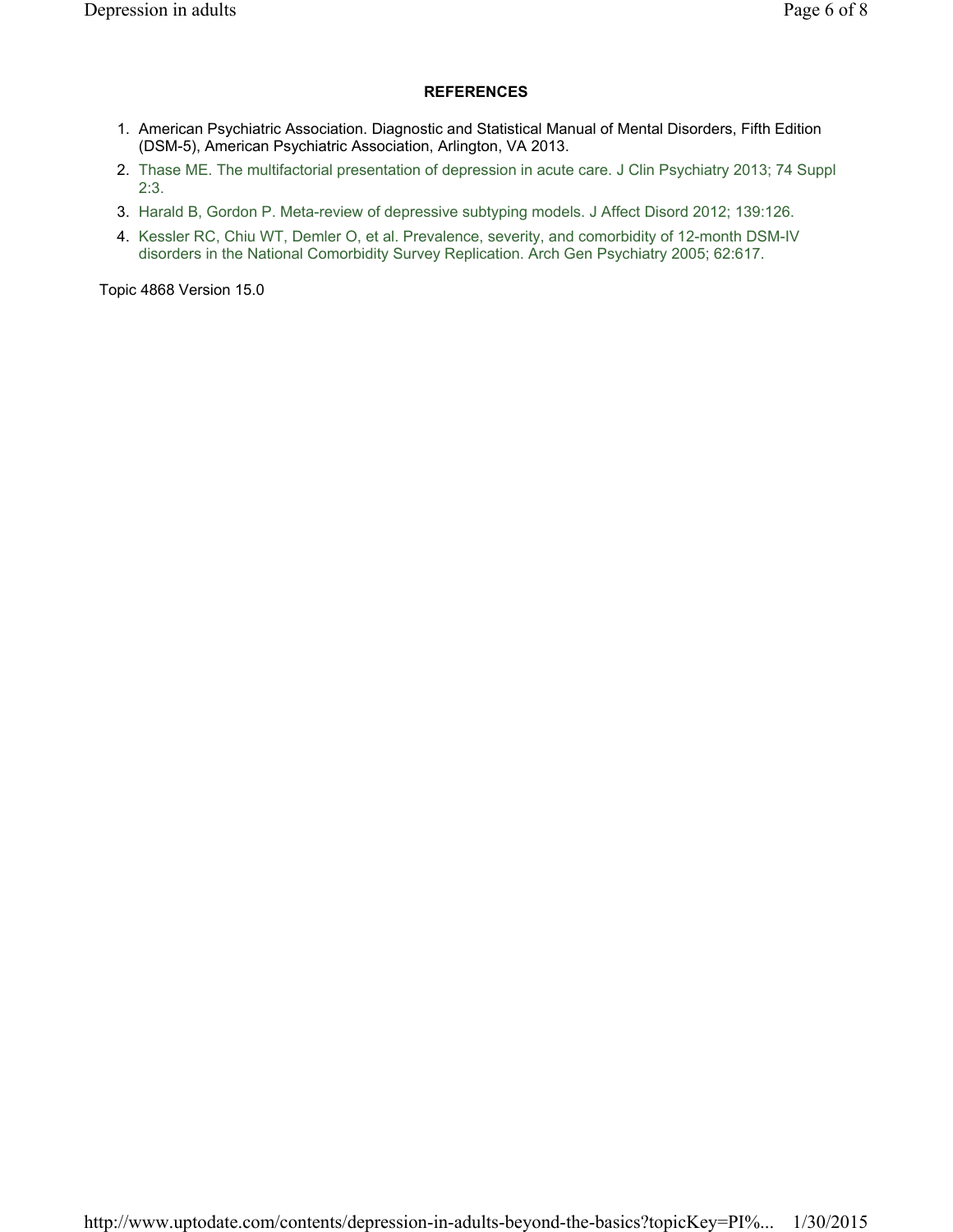## **GRAPHICS**

# **PHQ-9 depression questionnaire**

| Name:                                                                                                                                                                             | Date:                             |                        |                                     |                               |
|-----------------------------------------------------------------------------------------------------------------------------------------------------------------------------------|-----------------------------------|------------------------|-------------------------------------|-------------------------------|
| Over the last two weeks, how often have you<br>been bothered by any of the following<br>problems?                                                                                 | Not at<br>all                     | <b>Several</b><br>days | More<br>than<br>half<br>the<br>days | <b>Nearly</b><br>every<br>day |
| Little interest or pleasure in doing things                                                                                                                                       | 0                                 | $\mathbf{1}$           | $\overline{2}$                      | 3                             |
| Feeling down, depressed, or hopeless                                                                                                                                              | 0                                 | $\mathbf{1}$           | 2                                   | 3                             |
| Trouble falling or staying asleep, or sleeping too<br>much                                                                                                                        | 0                                 | 1                      | 2                                   | 3                             |
| Feeling tired or having little energy                                                                                                                                             | 0                                 | 1                      | 2                                   | 3                             |
| Poor appetite or overeating                                                                                                                                                       | 0                                 | 1                      | 2                                   | 3                             |
| Feeling bad about yourself, or that you are a<br>failure, or have let yourself or your family down                                                                                | 0                                 | 1                      | $\overline{2}$                      | 3                             |
| Trouble concentrating on things, such as reading<br>the newspaper or watching television                                                                                          | 0                                 | $\mathbf{1}$           | 2                                   | 3                             |
| Moving or speaking so slowly that other people<br>could have noticed? Or the opposite, being so<br>fidgety or restless that you have been moving<br>around a lot more than usual. | 0                                 | 1                      | 2                                   | 3                             |
| Thoughts that you would be better off dead or of<br>hurting yourself in some way                                                                                                  | 0                                 | $\mathbf{1}$           | $\overline{2}$                      | 3                             |
| Total $\_\_$ =                                                                                                                                                                    |                                   | $+$                    | $+$                                 | +                             |
| PHQ-9 Score ≥10: Likely major depression.                                                                                                                                         |                                   |                        |                                     |                               |
| <b>Depression score ranges:</b>                                                                                                                                                   |                                   |                        |                                     |                               |
| 5 to 9: mild                                                                                                                                                                      |                                   |                        |                                     |                               |
| 10 to 14: moderate                                                                                                                                                                |                                   |                        |                                     |                               |
| 15 to 19: moderately severe                                                                                                                                                       |                                   |                        |                                     |                               |
| $\geq$ 20: severe                                                                                                                                                                 |                                   |                        |                                     |                               |
| If you checked off any problems, how difficult<br>have these problems made it for you to do<br>your work, take care of things at home, or get<br>along with other people?         | <b>Not</b><br>difficult<br>at all | Somewhat<br>difficult  | Very<br>difficult                   | Extremely<br>difficult        |

*Developed by Drs. Robert L. Spitzer, Janet B.W. Williams, Kurt Kroenke and colleagues, with an educational grant from Pfizer Inc.*